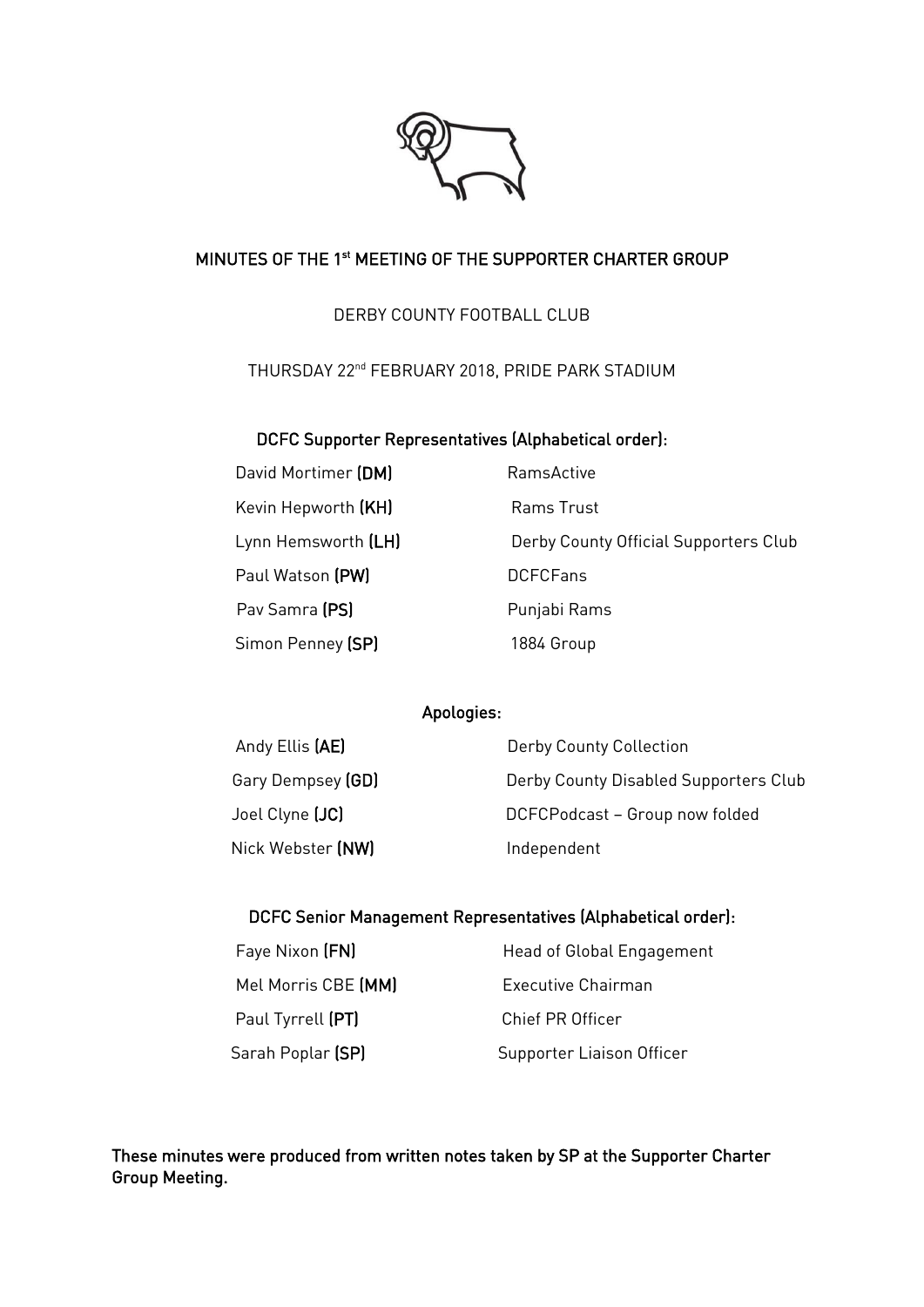# 1. Welcome and Meeting Introduction

- 1.1. PT opened the meeting by thanking all Supporter Representatives and Senior Management for returning to the first meeting of the Supporter Charter Group this year.
- 1.2. PT went through the questions that were received from DCDSC, DCFC Fans, Nick Webster, and the Rams Trust, the question were as followed: these were sent to all on Thursday afternoon prior to the meeting.

# Q Why was there no hot water in the gents toilets in the West concourse on Saturday (Norwich game)? There was hot water in the ladies, also when water is sorted can somebody look at its temperature? It is seriously hot, hot as in scolding!!

A We have investigated this and ensured that the hot water was on for the Leeds game. Our maintenance staff have also adjusted the thermostat to ensure the temperature is acceptable.

Q The lifts in West Stand seem to be increasingly out of order, which does cause some issues for our elderly fans on match days – is this just the age of them (20 years) and they need replacing or should be looking at escalators instead.

A We have experienced persistent problems with the lift concerned and it has been frustrating for everybody.

Ultimately, we have been required to commission a specialist company to make a bespoke part (as the lift is 20 years old) which is being shipped from Europe. This part, which has life-expectancy of 10-15 years, will take a week to fit and we hope it will then be back in use for the Cardiff game.

# Q RamsTV has stopped showing contentious decisions which is a disappointing for the paying customers. Will this decision be reviewed and changed as it affects what is a first class service provided by the club to fans all over the world?

A Our RamsTV's match coverage is simultaneously broadcast to global subscribers and in the stadium via the big screen and the concourses. EFL rules stipulate that contentious decisions must not be shown during the game; therefore, we wait until after the match to screen them.

Both our commentary and presentation teams explain this ruling – and how we deal with it -to viewers during the matchday coverage.

Our post-match analysis always covers any contentious decisions in a comprehensive manner.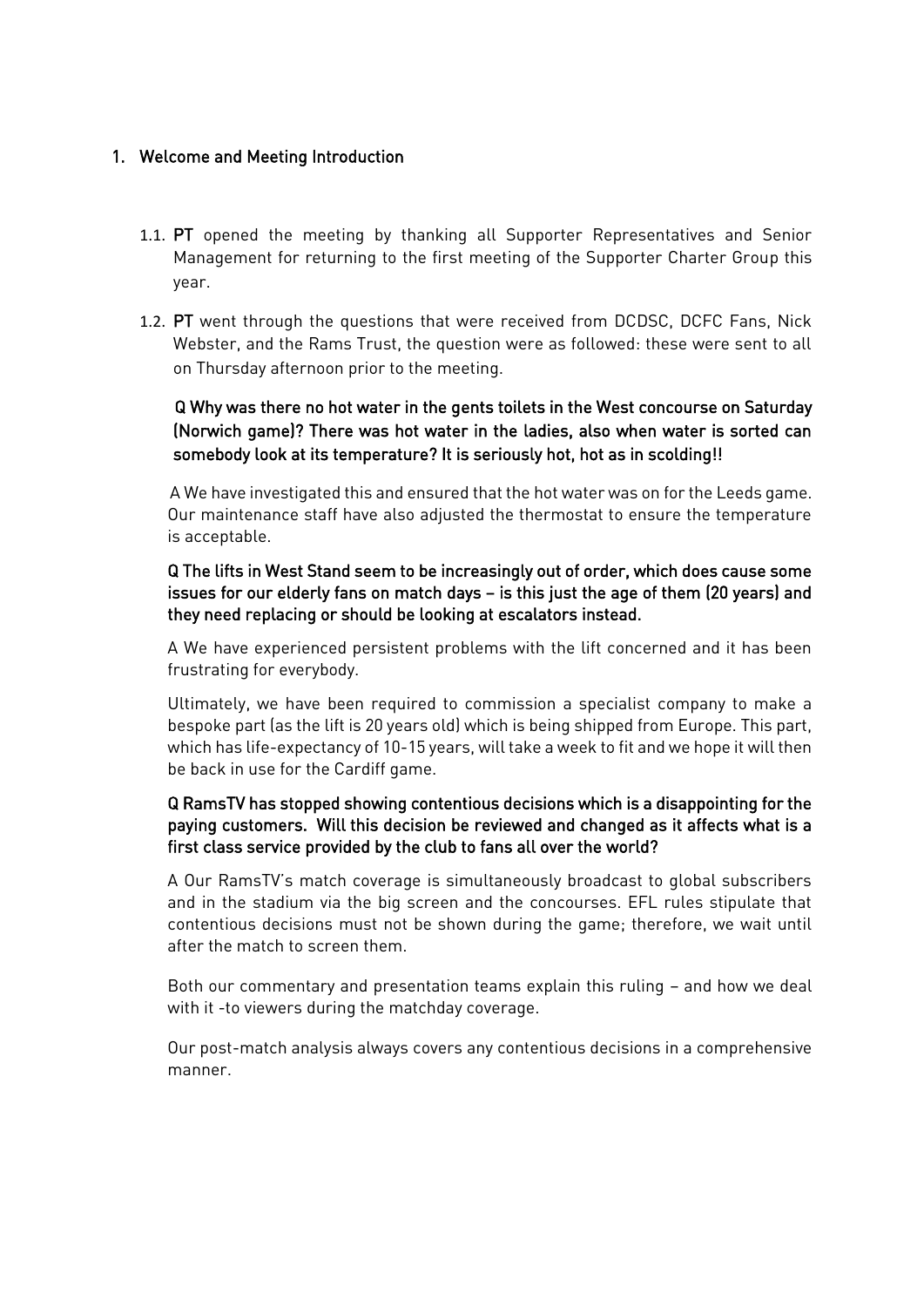Q Can the club/Delaware keep at least one kiosk open in each stand after each game so fans who can't get straight away due to parking issues and maybe want to watch RamsTV for replays and interviews etc?

## Extra sales income, I'm sure they must throw loads of food away that they maybe could sell off, another suggestion, turn the volume up in the concourses after the games done at this time also?

A We will be trialling opening the East Stand lower concourses after the game for Fulham on March 3. The experiment will be communicated to supporters. Some food pricing will be discounted and we will look to make sure that TV volume levels in the concourse will be at the correct level.

When running a trial such as this, we should be mindful that there will be an increase in wage costs for ClubDCFC as staff who are normally released at half time will be required to serve in the concourse. There will also be additional security wage costs as we also need to keep stewards working in the concourses and staged at the appropriate exit routes during this extended opening time.

We will report back progress to SCG.

#### Season Tickets

Q Well done on the price promise for next season. A very nice gesture. Whilst ST sales remain high I can't help think it obvious to the fact that match day attendances have clearly dropped. For being 2<sup>nd</sup> in the league as I write it doesn't seem right that we only got 27k for the game against Norwich. Take the away allocation that was short of 1500 that still leaves 5000 empty seats? Are we pricing too high for match day tickets? I know Cardiff is a great offer but why are fans not turning up that are not season ticket holders? I know it has been discussed that we are in line with what other clubs offer but do we perhaps need to look at ourselves before we compare?

A Pricing Matchday ticket in comparison with Season Tickets is complicated and often difficult. We are always mindful of ensuring that those people who make the commitment of purchasing a Season Ticket are not financially penalised by the Club offering lower average prices for match tickets.

This season the average cost of a Season Ticket, per game, this season is £18.47 while the average cost of a matchday ticket this season is £19.11. This matchday ticket average is 51p down on last year and we price dynamically, varying according to the perceived attractiveness of the game. This year our lowest average matchday ticket price was £12.6 for the Hull game with the highest £25.19 for Nottingham Forest.

We have already committed to both the free season ticket offer for current holders if we make it into the Premier League and a price freeze if we do not. We will continue to monitor price levels and we also welcome any specific ideas on pricing.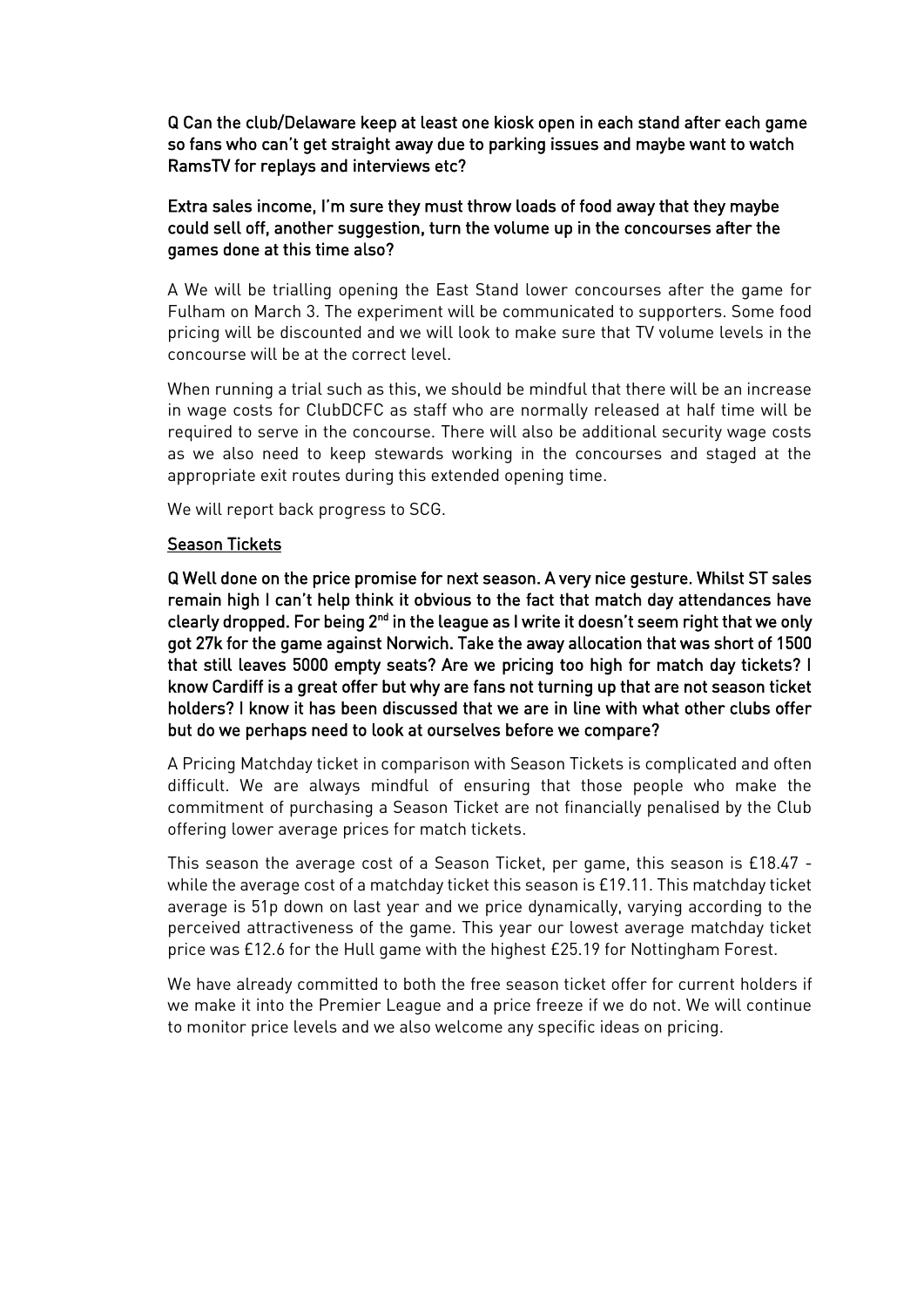Q I'd like to know what can be done about the terrible traffic leaving the ground as it's getting worse. Lots of other clubs use the police to allow traffic to flow (as lights aren't set up for that amount of traffic) it's really bad now from the west side of pride park and just seems to be getting worse.

A We who work at Pride Park and experience the delays and disruption on a daily basis, understand and sympathise.

The club pays for a specialist traffic management company to operate around the stadium on a matchday. This is widely recognised within the sporting events industry to be a better option than asking police to handle traffic management.

The large-scale roadworks on Brian Clough Way have had a negative effect on traffic flow. While we are mindful that not a great deal can be done to change them, we are meeting with Derby City Council in the next couple of weeks to discuss if there are any further measures which can be put in place to at least alleviate some of the difficulties. We will be exploring options to increase parking spaces following the closure of 'The Derby Fireplace Centre' car park and are reviewing our travel plan with the city council.

We will keep SCG members informed of progress following that meeting.

Q Does the club have any intention of providing supporters with the option of a seasonticket for an area for pre-match food & drink? Currently McFarlands Bar and The Yard are only available on a match-by-match basis, which means supporters have no option but to go to other outlets on occasion - which risks losing customers long-term.

A McFarland's Bar is occasionally reserved for 'bigger' games but is generally available for most home games. The Yard is available for supporters at all home games on a first-come, first-served basis.

We are currently evaluating how we can improve the Fans Zone area near to Starbucks, which is also open every game, and will keep SCG up to date with any plans we are working on to develop the facilities there.

2.0 PT then went on to introduce the topic of conversation for the evening, these were the questions extracted from the original questions submitted by the supporter groups.

# 2.1 Planning Applications

Q We have heard a couple of planning applications in the last couple of years for various alternations around the stadium, as well as Moor Farm. The ones around the stadium include changes to the North Stand for additional entrances and possible office expansion, East Stand fans plaza – which of these are actively being progressed? Gary Dempsey- DCDSC

FN started the answers by talking about the plans of the Fan Park, FN explained that we are currently looking to accommodate a varied fan base and improving provision for one particular age range of supporter – those in their early teens.

Our existing provision is opposite the Clough Taylor statue, adjacent to the Ticket Office. This is in operation pre-match and we host live bands and a DJ on site.

however, we are looking for a larger area to further enhance the match day experience.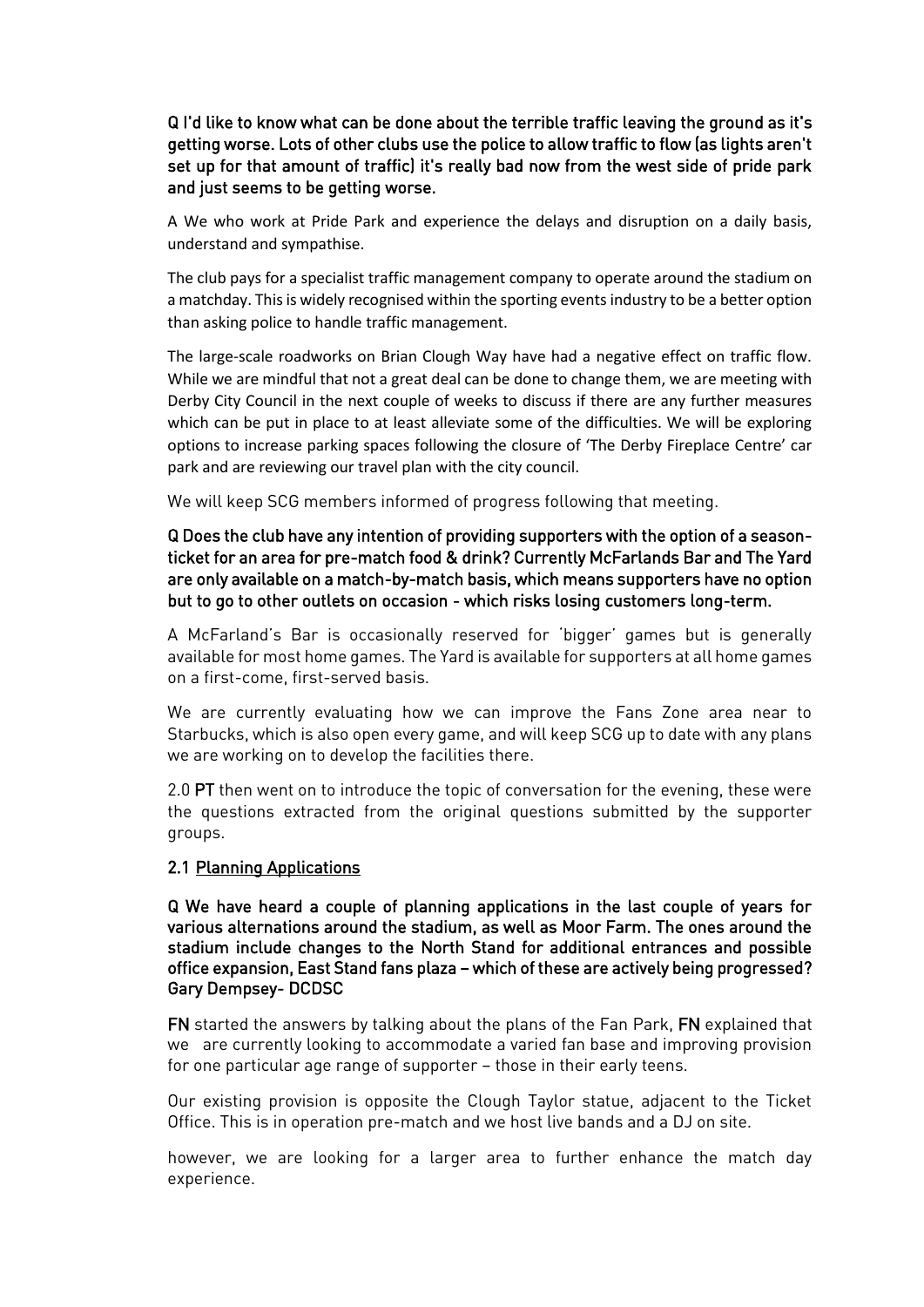FN also stated that it is our ambition to try and get fans to the game earlier. The concourse heating helps and we provide lots of early bird offers on food and drink within these areas.

MM added, that there will be little in the way of major new infrastructure projects until promotion is achieved. He confirmed that we already have lots of work ongoing at the Training Ground including building a Judo room and a new classroom and they are high priority for players health and wellbeing.

MM confirmed the following priorities for the next few months.

- 1. Academy resources
- 2. Recreation sundries for both First Team and Academy
- 3. At Pride Park, creating more two-way concourses.

KH asked a question on the Euro Car Park situation - currently there is a large board saying the Euro Car Park have obtained the property, (this is the old gas works ground opposite the stadium near the Yard, MM said he hasn't seen any plans for this, but the club would investigate further and report back to the group.

### 2.2 Future of Rams TV

### Q Considering the current league position (and possible promotion) along with the ever growing list of sky selected games, where does the club see the future of Rams TV? David – DCFC Fans

MM explained that RamsTV has been a fantastic tool to showcase not only first team football, but also Academy and community links. This would not change, irrespective of which league we were playing in. As well as top quality matchday coverage, there is a big focus and depth of programming on the Academy. Topics covered include what is like to be in the Academy, the development of players and the experiences of our players currently on loan. We hope these programmes will provide our supporters with more information about the excellent work in the Academy, increase their knowledge of our players and build potential transfer values of our talent.

FN and MM talked about the piece that RamsTV aired a few weeks ago on #myramshero, a story about a young boy called Macauley who was presented a season ticket for next season by his hero Scott Carson. This received a tremendous amount of footfall from fans and in fact received four times the engagement than any other club digital media offerings. It is also a fine example of a community project.

MM asked the group what other content would you like to see on Rams TV, please feel free to feed this back to SP. PW said he would like to see more of Kevin Hector on RamsTV. FN stated that it was great to have him contribute to our recent community event on dementia and we are hopeful of him working with us further.

MM asked the group what content would you like to see on Rams TV, please feel free to feed this back to SP, on a different note PW said he would like to see more of Kevin Hector and if that's talking on Rams TV, FN stated this is something we are currently considering and we can update you in due course.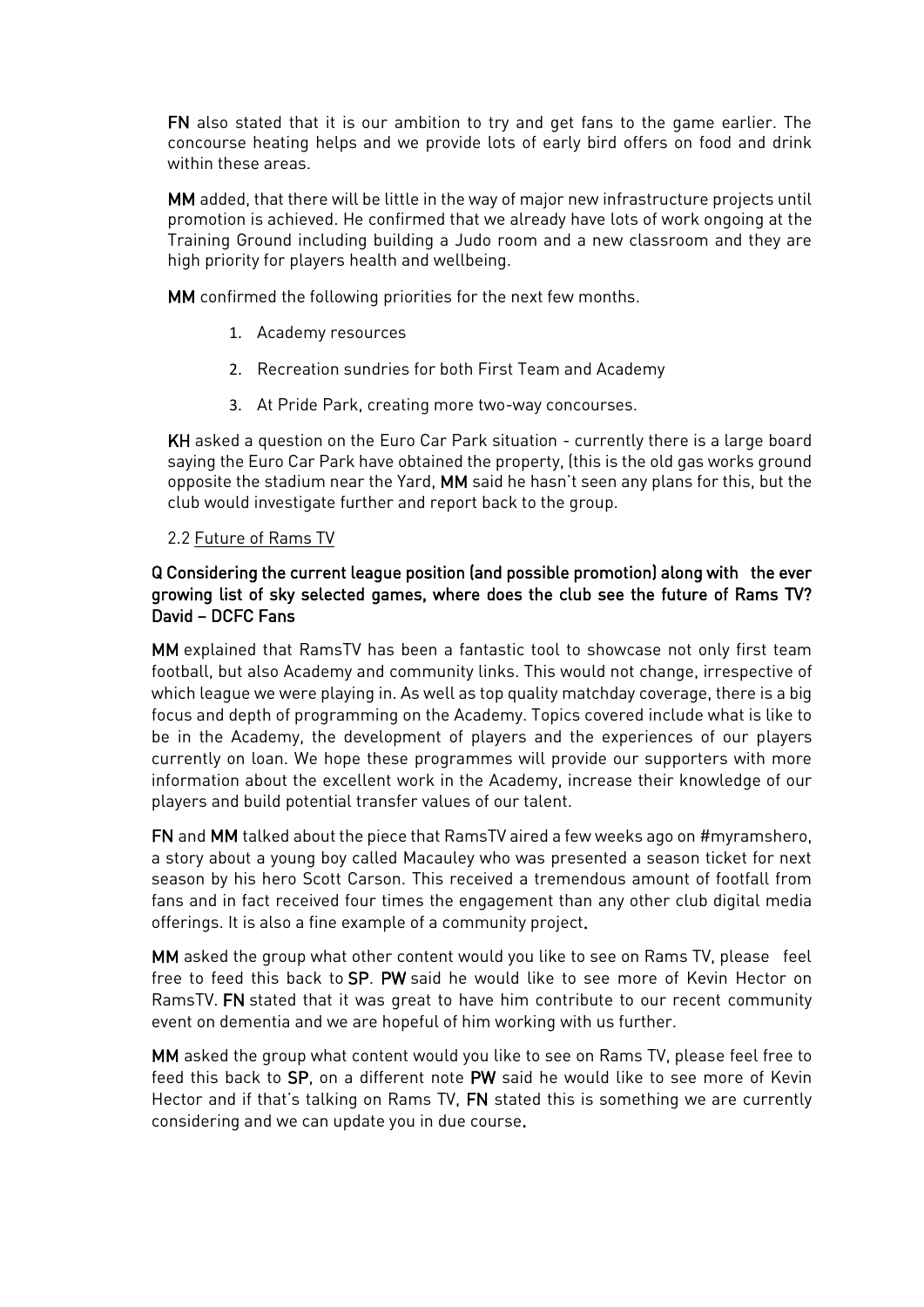# 2.3 Q What is our position on gambling advertising? David – DCFC Fans.

MM said gambling advertising is a popular form of sponsorship within the game and there is increasing regulation of the gambling industry. It was also an excellent revenue which allows the club to make decisions such as year—on-year season ticket price freezes.

## 2.4 Question: Are there plans to stream RamsTV on Sky? If not, why not? There was a feed on Nynex 20 years ago, surely, they could be by now? David – DCFC Fans.

PT explained that getting RamsTV on a digital platform such as Sky is possible but would cost a tremendous amount of money and would not be a justifiable expenditure. FN added that Rams TV is very easily accessible on all platforms already and is free to watch and free to air. As people continue to migrate from watching traditional TV to viewing content on mobile devices, accessibility will further increase.

### 2.5 Q How is the current system running? Is this working where are our scouts based? How many players in the last three years have we signed off the back of a recommendation from a recognised club scout?

MM stated that recruitment for the first team is always challenging whilst in the promotion mix, a few years back, we cut back on the way we used to recruit and we have put more of our concertation into the Academy, we have reviewed the whole operation of how we scout and as you may be aware we have Joe McLaren (Steve's son), in the past our scouts have been so remote and have been representing lots of other clubs, Joes responsivity is to do the player profiling on both the 1<sup>st</sup> Team and Academy, Joe focuses on identifying player talent, we of course get Gary's involvement for the first team.

A lot of our scouting is done electronically and using videos and of course seeing the players in action on the pitch.

MM Stated also that Gary attends all the U23's game and most of the U 18's or views via video link.

2.6 Q As a community leader, I believe we have a responsibility to push forward with improving grassroots football specifically for the Derby City region. Should we gain promotion to the Premier League would be in favour of a tax for the grassroots football?

Currently the Premier League donate around 20 million per year but something more needs to be done. We can have the best available facilities at our training ground but all these players begin their life playing on absolute shocking pitches in and around the city. That is when games are on which this year has seen far too many called off.

With the Moor Farm expansion, have we looked at making any of the 3g pitches available daily for clubs located in the city to play on either a Saturday or Sunday that wouldn't impact on any other of the academies training/playing? Do we feel that Derby County could do more to help these kids play and develop with the facilities we have at our disposal? Nick - South Stand

MM started the topic by saying we already have a strong link with the community, MM puts a lot of money into the Derby County in the Community projects in and around the city along with the Premier League and Football Foundation projects that are linked with DCITC already, Soccerstars is also an organisation that DCFC contributes towards in order to get young people active in the community. We will always look to do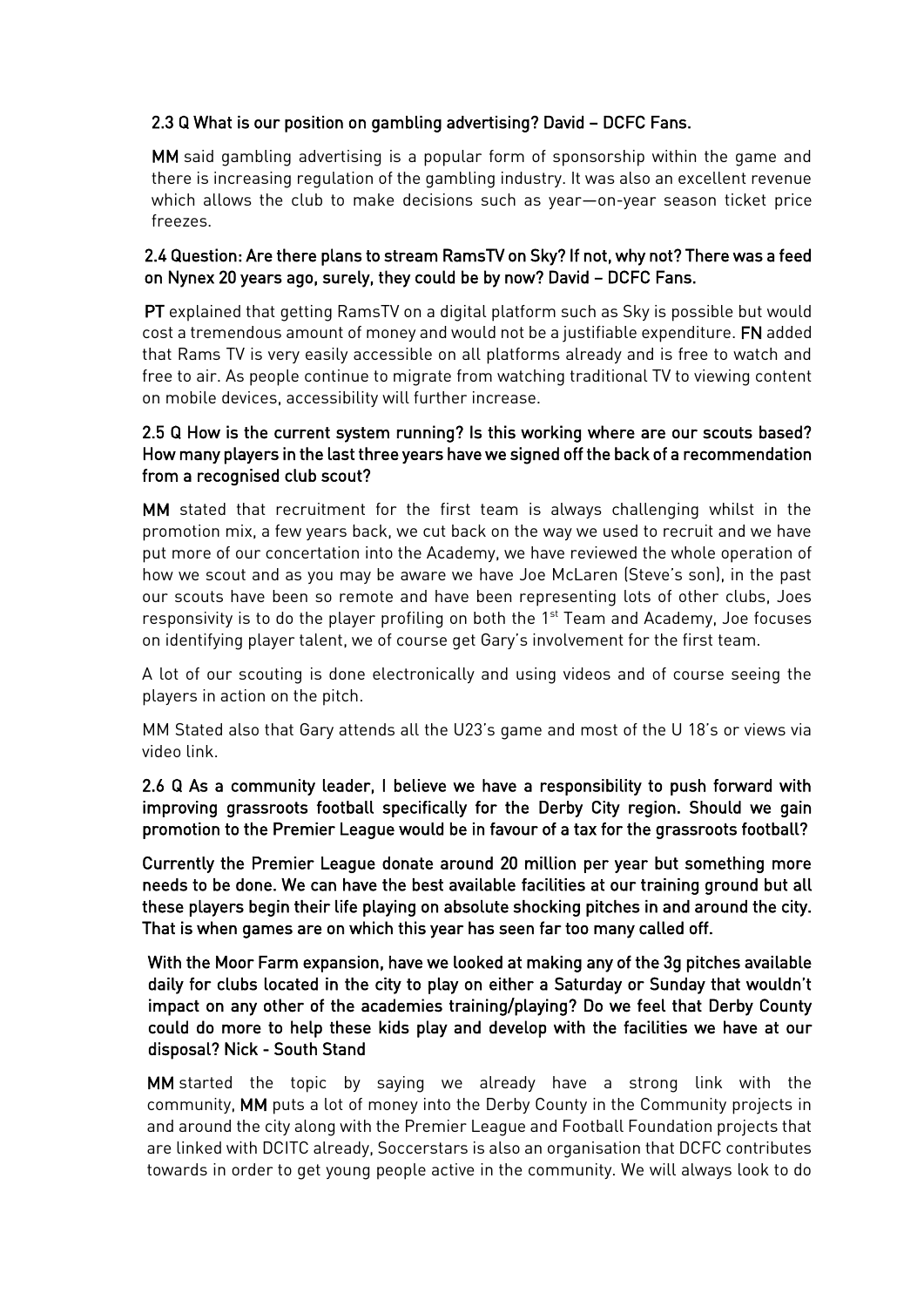more in the community and if there are more ways to do this then we would be more than happy to explore. This could include sponsoring a local football league such as the Derby city.

In place already at Moor Farm, we conduct training courses for local coaches delivered by DCFC staff.

FN said that we could communicate this out at stronger level. PT also said that the elite football has in recent years, contribute more and more to grassroots level. UK Sport's funding of extreme minority sports such as Curling and Bobsleigh would build a large of number of quality football pitches. He pointed out that local league finals days are often held at Moor Farm and the club also occasionally invite local teams to play friendlies at the facility.

He added that Pride Park's Head Groundsman runs a course for the Derbyshire FA, providing free advice and help to volunteer groundsman to make the best of local pitches, this is offered to grassroots level clubs across the county.

SCG representatives made the point that should we bring more local community football to the Training Centre this may defeat the object of a youngsters aspiring to reach Moor Farm.

MM felt that bearing in mind the demands the academy and first team have on resources at Moor Farm, the level of support we currently give grassroots organisations was appropriate.

### 2.7 Q How is the current Scouting system operated? Is it is working? How many players in the last three years have we signed off the back of a recommendation from a recognised club scout? Nick – South Stand

MM stated that recruitment for the first team is always challenging whilst in the promotion mix. A few years ago, we cut back on the way we recruit and have concentrated more into the Academy. The entire scouting operation has been again been reviewed with Joe McClaren pulling all elements together.

Joe focuses on identifying player talent and ensuring that the all recruitment at any age is integrated with the overall first team strategy. He works very closely with Gary and his coaching and technical staff.

A lot of our scouting is done electronically and using video analysis, together with seeing the players in action on the pitch.

MM stated also that Gary attends or watches all U23's game and most of the U18's or views via video link.

This season we have adopted a strategy of getting more players our on loan – currently 11 to date - and they all have excellent reviews. This has provided the players with exposure to senior football while also giving those players still with us a real opportunity to grow.

MM said that although he was very happy with the current scouting provision, international scouting is always a challenge and we still seeking ways to improve. LH mentioned that in the Jim Smith days players internationally were recruited in pairs which seemed to work well.